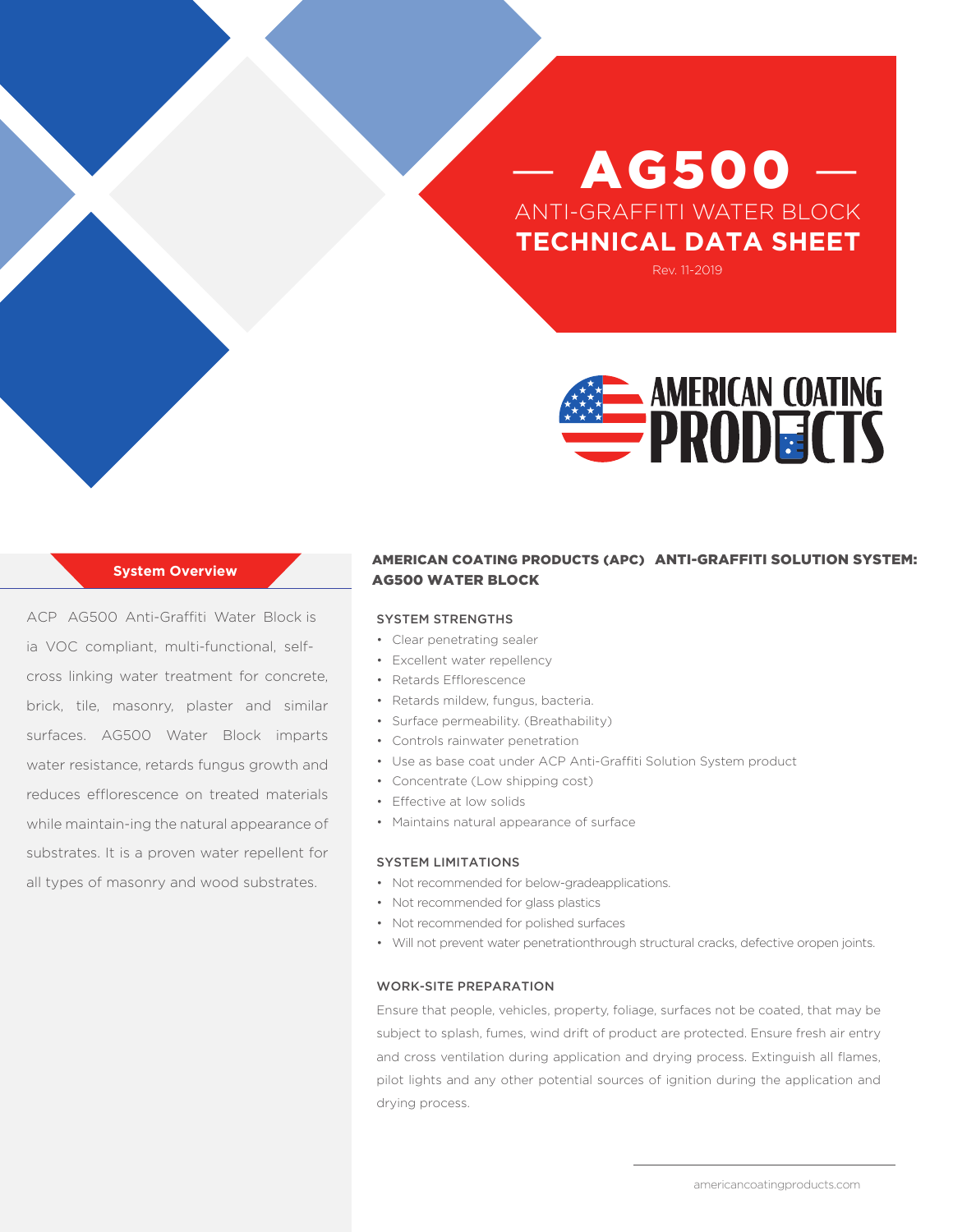



AG500 ANTI-GRAFFITI WATER BLOCK

# **Technical Data**

#### **AG500 Anti-Graffiti Water Block**

| Form:                         | Clear Liquid         |  |  |  |  |
|-------------------------------|----------------------|--|--|--|--|
| Specific Gravity:             | 1.0                  |  |  |  |  |
| WT/GAL:                       | 8.3267               |  |  |  |  |
| Active Content (Diluted):     | Approx. 6.25%        |  |  |  |  |
| Active Content (Concentrate): | 100%                 |  |  |  |  |
| Total Solids: (Diluted):      | Approx. 6.25%        |  |  |  |  |
| Total Solids: (Concentrate):  | 100%                 |  |  |  |  |
| VOC Content (Diluted 16:1):   | 18.710 g/L           |  |  |  |  |
| VOC Content (Concentrate):    | 318.00 g/L           |  |  |  |  |
| Flash Point (Diluted):        | n/a                  |  |  |  |  |
| Flash Point (Concentrate):    | 81°F / 27°C          |  |  |  |  |
| Shelf Life:                   | 2 years in a tightly |  |  |  |  |
| sealed unopened container     |                      |  |  |  |  |

*Meets SCAQMD Requirements.*

#### SUBSTRATE PREPARATION

cleaned and free from dust, surface dirt, oil, grease and other contaminates that might prevent adhesion of coating. New 28 days before application. Sealants and caulking should be fully cured prior to application.

# SURFACE AND AIR TEMPERATURES

**AMERICAN COATING PRODUCTS AG500 WATER BLOCK PERFORMANCE** 

Surface and air temperatures should be state, and federal regulations. 45-95°F during application.

#### EQUIPMENT

Substrate should be thoroughly dry, Low pressure sprayer (Hudson type) to apply AG500 Anti-Graffiti Water Block.

## CLEAN UP & DISPOSAL

concrete should be thoroughly cured Clean low pressure sprayer by thoroughly rinsing with warm, soapy water.

> Dispose of unused product and container in accordance with local,

| (FEDERAL SPECIFICATION SS-W-110C) |                                             |                                         |                            |  |  |  |  |
|-----------------------------------|---------------------------------------------|-----------------------------------------|----------------------------|--|--|--|--|
| <b>SUBSTRATE</b>                  | <b>WT RATIO</b><br><b>AG500 WATER BLOCK</b> | % WATER EXCLUSION<br><b>VS. CONTROL</b> | <b>% WEIGHT ABSORPTION</b> |  |  |  |  |
| Concrete                          | Control<br>1.27<br>1.15<br>1.6              | 93<br>93<br>85                          | 3.6<br>1.0<br>1.0<br>1.8   |  |  |  |  |
| Sandstone                         | Control<br>1.69<br>1.39<br>1.27             | 90<br>93<br>96                          | 8.1<br>.07<br>.05<br>.03.  |  |  |  |  |

# **AMERICAN COATING PRODUCTS AG500 WATER BLOCK SUBSTRATE COVERAGE GUIDE: ALWAYS TEST TO ENSURE SUBSTRATE AESTHETICS AND COVERAGE.**

| <b>SUBSTRATE</b>                | <b>TYPE</b>                                                    | <b>USE</b>               | <b>DILUTION RATIO</b> | <b>SUBSTRATE</b>                                               | <b>USE</b>       | <b>DILUTION RATIO</b> |
|---------------------------------|----------------------------------------------------------------|--------------------------|-----------------------|----------------------------------------------------------------|------------------|-----------------------|
| Architectural<br>Concrete Block | Honed<br>Smooth<br>Ribbed<br>Split-Faced                       | Yes<br>Yes<br>Yes<br>Yes | $12 - 15$ to 1        | <b>EIFS</b><br>Plaster                                         | Yes<br>Yes       | 20 to 1               |
| Concrete                        | <b>Brick</b><br>Tile<br><b>Precast Panels</b><br>Cast-in-place | Yes<br>Yes<br>Yes<br>Yes | 16-18 to 1            | Marble*<br>Travertine*<br>Limestone*<br>Sandstone*<br>Granite* | Yes<br>See Notes | 20 to 1               |
| Fire Clay                       | <b>Brick</b><br>Tile<br>Terra Cotta                            | Yes<br>Yes<br>Yes        | 16-18 to 1            | Painted<br>Substrates*                                         | No.              | 16-18 to 1            |